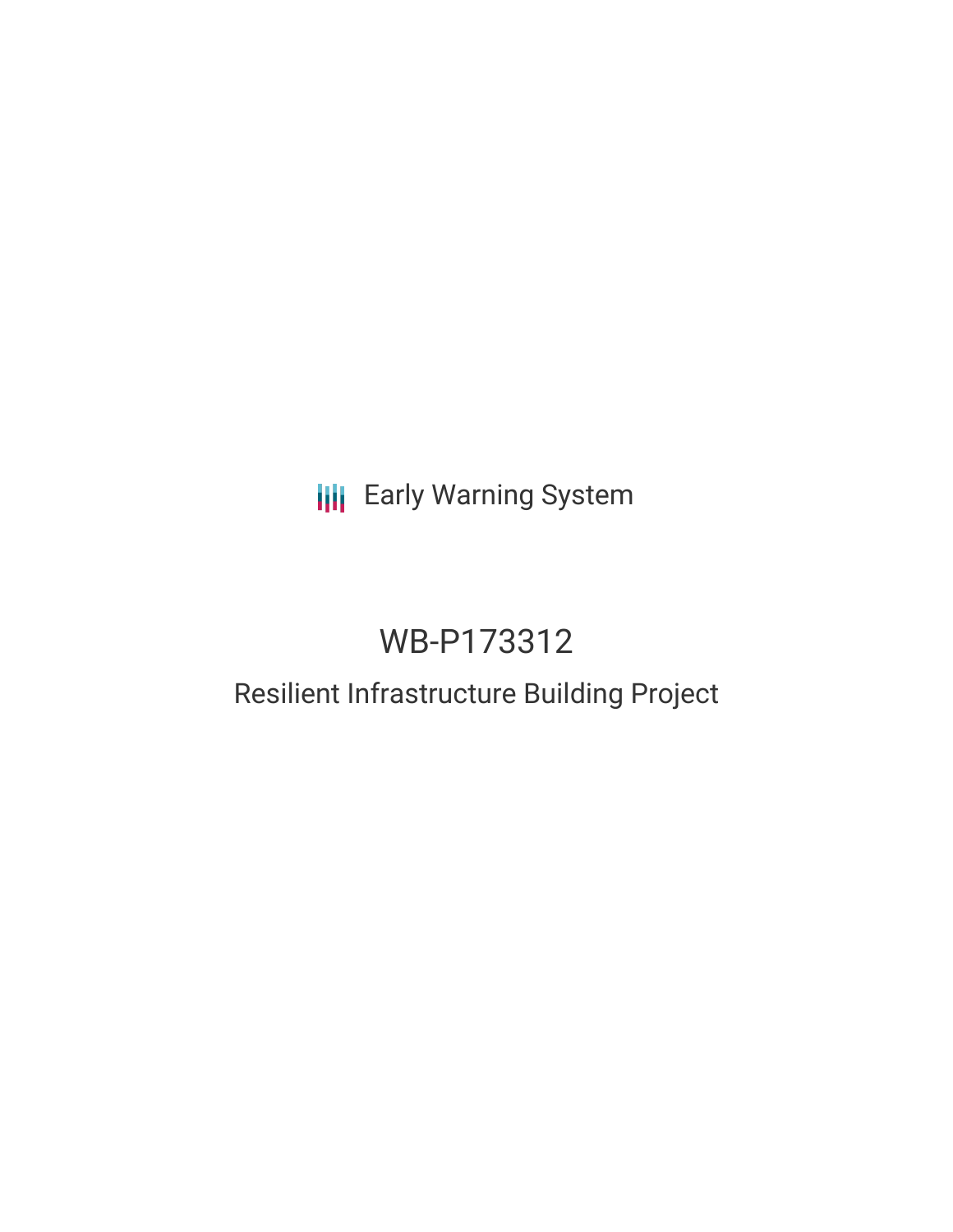

#### **Quick Facts**

| <b>Countries</b>               | Bangladesh               |
|--------------------------------|--------------------------|
| <b>Financial Institutions</b>  | World Bank (WB)          |
| <b>Status</b>                  | Proposed                 |
| <b>Bank Risk Rating</b>        | B                        |
| <b>Voting Date</b>             | 2021-07-29               |
| <b>Borrower</b>                | Government of Bangladesh |
| <b>Sectors</b>                 | Infrastructure           |
| <b>Investment Type(s)</b>      | Loan                     |
| <b>Investment Amount (USD)</b> | \$400.00 million         |
| <b>Project Cost (USD)</b>      | \$400.00 million         |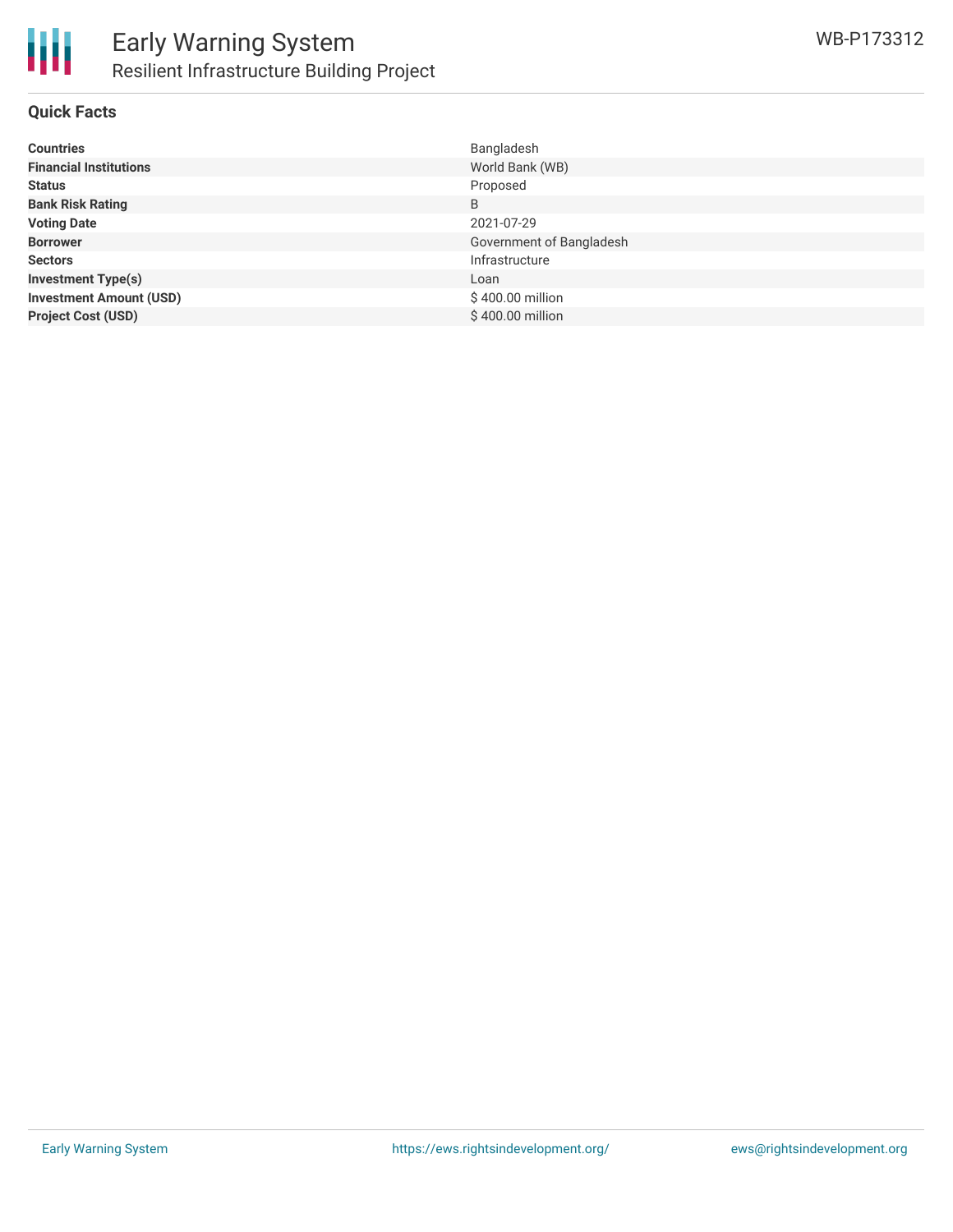

#### **Project Description**

According to the bank's documents, the proposed project objective is "To enhance the resilience of target vulnerable villages to floods, and improve the disaster preparedness and response capacity of government agencies."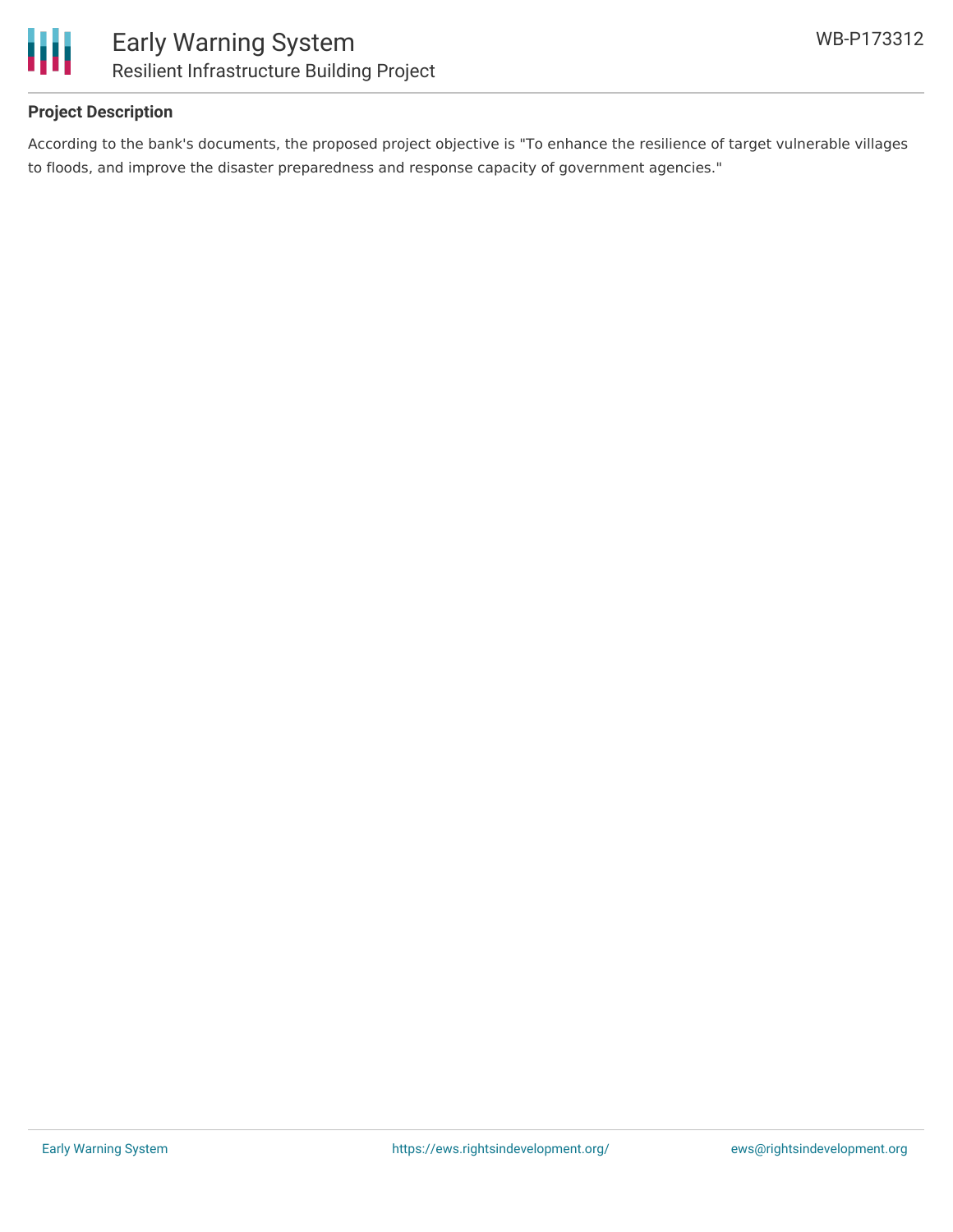

#### **Investment Description**

World Bank (WB)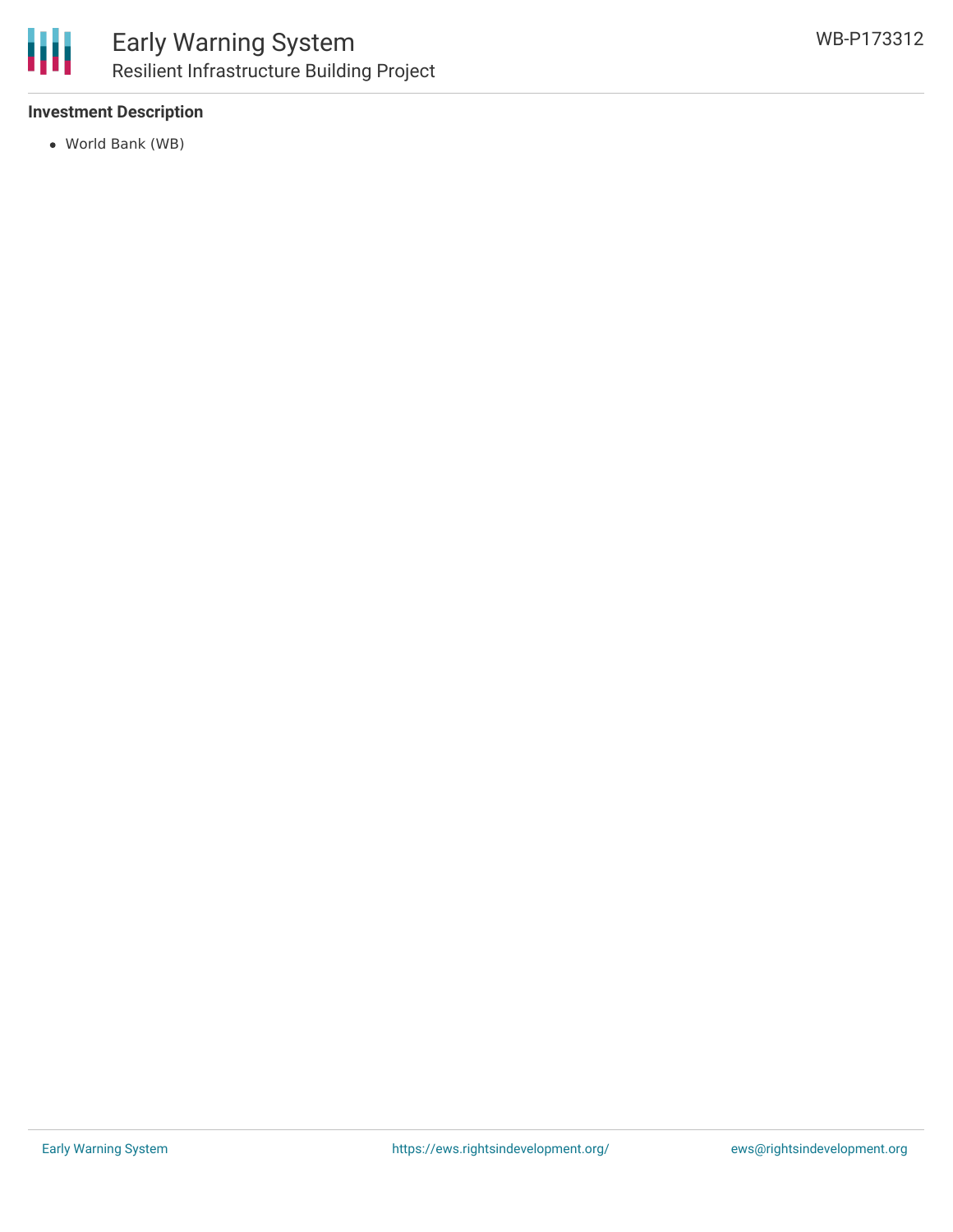

#### **Contact Information**

World Bank Ignacio M. Urrutia Duarte, Swarna KaziSenior Disaster Risk Management Specialist Borrower/Client/Recipient Ministry of Finance Implementing Agencies Local Government Engineering Department Javed Karim, Project Director, MDSP pd.mdspbd@gmail.com

#### **ACCOUNTABILITY MECHANISM OF WORLD BANK**

The World Bank Inspection Panel is the independent complaint mechanism and fact-finding body for people who believe they are likely to be, or have been, adversely affected by a World Bank-financed project. If you submit a complaint to the Inspection Panel, they may investigate to assess whether the World Bank is following its own policies and procedures for preventing harm to people or the environment. You can contact the Inspection Panel or submit a complaint by emailing ipanel@worldbank.org. You can learn more about the Inspection Panel and how to file a complaint at: <https://www.inspectionpanel.org>.